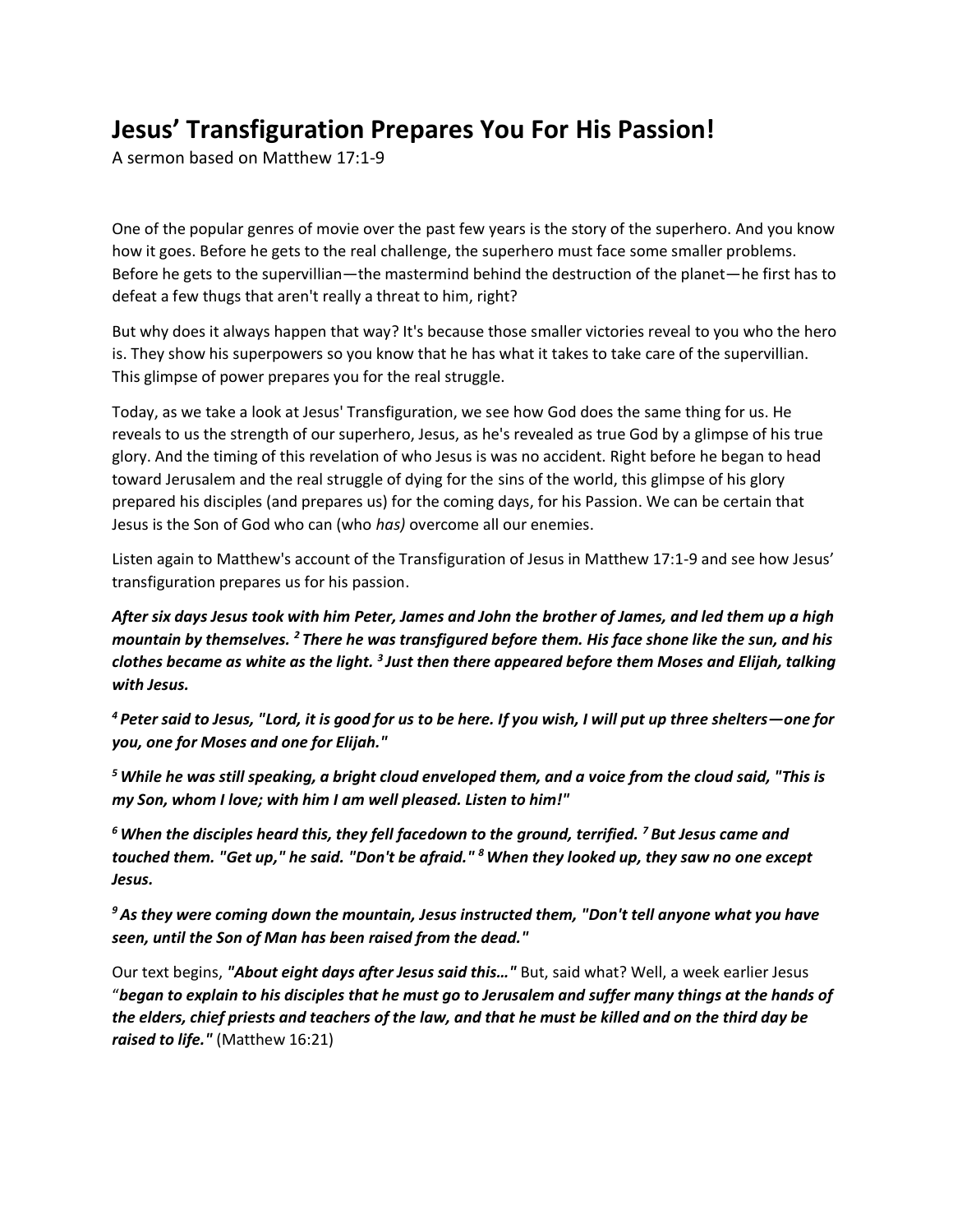He explained that they were going to Jerusalem so he could accomplish his mission. And in plain, simple speech he told them exactly how it would happen. But first, he would give them a glimpse of the kingdom of God. And that's exactly what he did one week later.

Now, after a physically exhausting climb to the top of a mountain, the disciples were understandably worn out. Luke tells us in his account that they were *"very sleepy."* But nothing like having a spotlight shined in your face to wake you up, right? What a startling sight the three saw! Jesus face was lit up as bright as the sun itself! His clothes were *"whiter than anyone in the world could bleach them"* (Mark 9:3), *"as white as the light!"* And he wasn't the only one shining!

There with him was the prophet Moses—the one with whom God had spoken face to face! The one through whom the law was given! And with *him* was Elijah—one of the truly great prophets, who never even had to face death! What guests! What glory! What a privilege for these disciples to see the kingdom of God!

And Peter rightly confessed, **"***Lord, it is good for us to be here!***"** And though he wanted to contain the glory that was on that mountain and bottle it up with a couple of tents, that's not what Jesus had in mind. Jesus hadn't come to bring heaven to earth, but to bring sinners from this earth into heaven. And to do that Jesus still had to suffer and die. He still had to go to Jerusalem. He still had to go to his Passion. Lent was yet to come.

But *with* Lent right around the corner, how good it *was* for Peter, James and John to see what they did! For on that mountain Jesus revealed his glory. Though he usually walked around like an ordinary man, with *"no beauty or majesty to attract us to him, nothing in his appearance that we should desire him,"* as Isaiah put it (Isaiah 53:2b), though he usually looked more like Clark Kent than Superman, now Jesus pulled back his humanity to reveal just a glimpse of his glory to the disciples, like Clark Kent pulling off the glasses, shirt and tie to reveal his tights and cape. Here, for a brief moment, Jesus let his divinity shine through clearly to reveal who he was! If the miracles he had performed had left any doubt of who Jesus really was, for Peter James and John that doubt was certainly removed there on the mountain!

And how clearly you and I see who Jesus is! Through the pages of God's Word we've seen glimpses of his divine glory! We saw the Holy Spirit descend on him and heard God the Father boast about him. We've seen him turn water into wine and watched as he walked through an angry mob intent on killing him. We've witnessed the miraculous catch of fish and heard his powerful preaching. But now, seeing his glory shine through at his transfiguration, we see Jesus' divinity shine through more clearly than before! While Moses *reflected* the glory of God, as the book of Exodus tells us, Jesus glowed with it himself! While Elijah *went up* to the glory of God in a chariot of fire (cf. 2 Kings 2:11), Jesus brought the glory of God *down to earth* in his person. And here, on the mountain, at the epitome of Epiphany, *we* have seen Jesus revealed in his glory!

For Peter, James and John, this revelation of Jesus' glory couldn't have come at a better time: right before they began the slow, long, march to Jerusalem and to Holy Week, the pinnacle of Jesus' Passion, when they would be tempted to wonder if Jesus really was God. After all, if he had the power to stop disease, why didn't he stop these men from scourging him? If he could raise the dead to life, why didn't he prevent his own death?